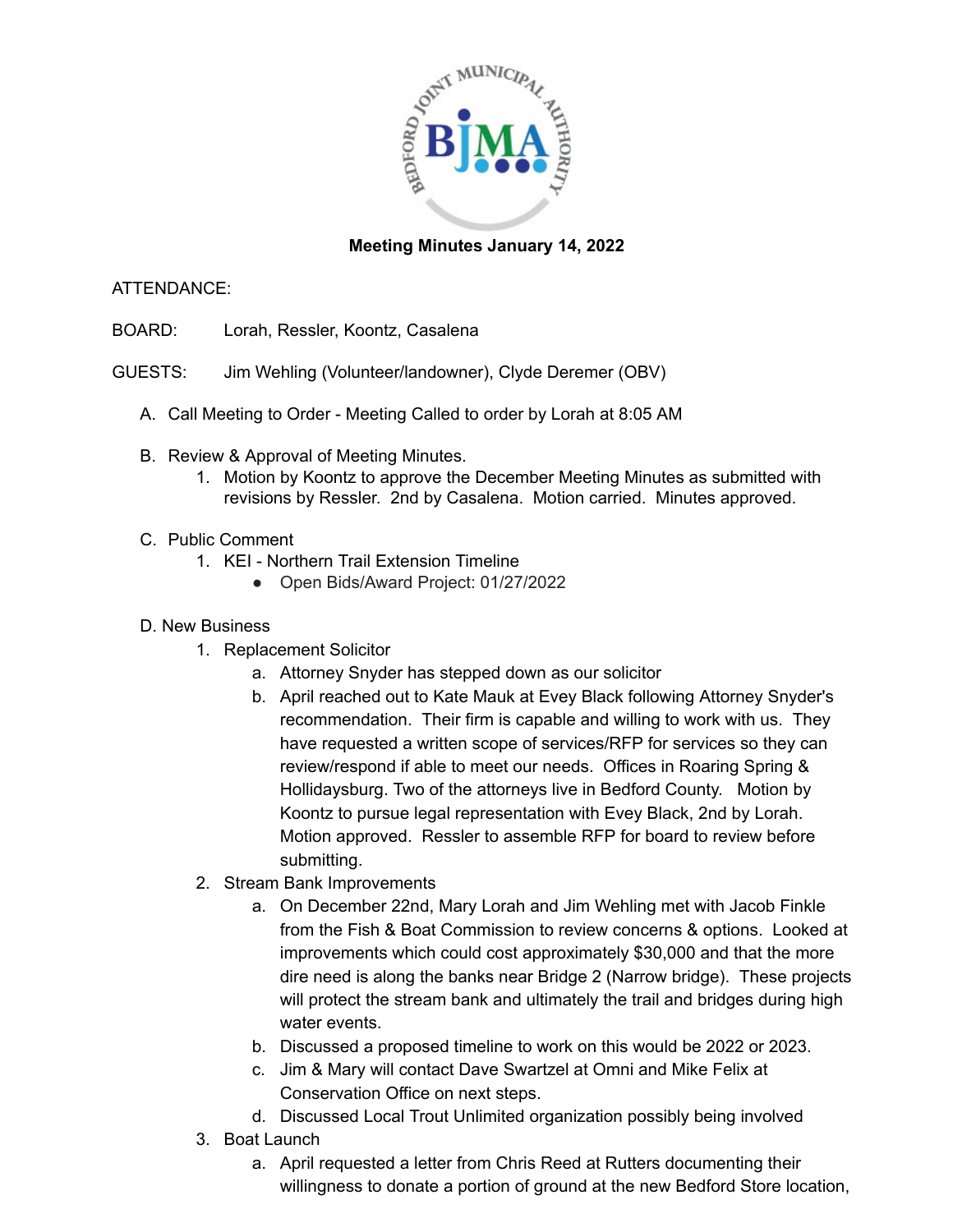as well as to execute an easement for our use of their parking lot to access the ground. - not received yet

- b. Keller prepared a cost estimate for construction of the proposed boat launch at \$146,857 and proposed sketches. Cost of legal work for sub-division & easement are not included.
- c. April shared costs and sketches with Chris Reed & will follow again for a letter in 30 days.
- d. December deadline for Grant Program to possible fund project.
- 4. Amenities discussion for Northern Trail
	- a. Jim suggested we develop a Sponsorship Plan for amenities.
	- b. Could be 10 benches, kiosks, signs, garbage cans, pet stations, etc.
	- c. Mary and Mary will work with Jim to develop.
- E. Old Business
	- 1. Eagle Scout Project Bike Fix-it station
		- a. Parts received which were needed to repair parts that came in damaged.
		- b. Additional funds have been received which will go toward plaque.
		- c. Donations have covered all expenses.
		- d. Discussion surrounding possible need for cover to protect the equipment. Will review if needed.
	- 2. Document Storage
		- a. April consolidated all hardcopy BJMA records from 2008 & delivered to the Bedford Borough office for storage.
- D. Reports of Officers
	- Chairman -
	- Vice Chairman-
	- Secretary- Ethics forms required.
	- Treasurer See attached Treasurer's Report.
		- Cody Diehl no longer with CFA. New representative needed all documentation submitted again. Brad assembled all documentation and re-submitted. No response yet. Outstanding grant amount is \$20,000.
		- Brad reached out to Stacey from SAP&DC for final close out procedures & has not gotten a response. Outstanding amount is \$17,755.
		- Brad invoiced the County for the remaining \$15,000 they had committed to contribute.
		- Motion by Ressler to accept Treasurer's Report and pay bills. 2nd by Casalena.
		- Brad prepared a draft Budget for our review for 2022, as well as P&L for 2021. He will email out for our review.
	- Secretary-Treasurer -

Meeting adjourned at 8:45 AM

Next Meeting will be February 11th @ 8:00 AM at 127 S. Juliana St., Bedford, PA